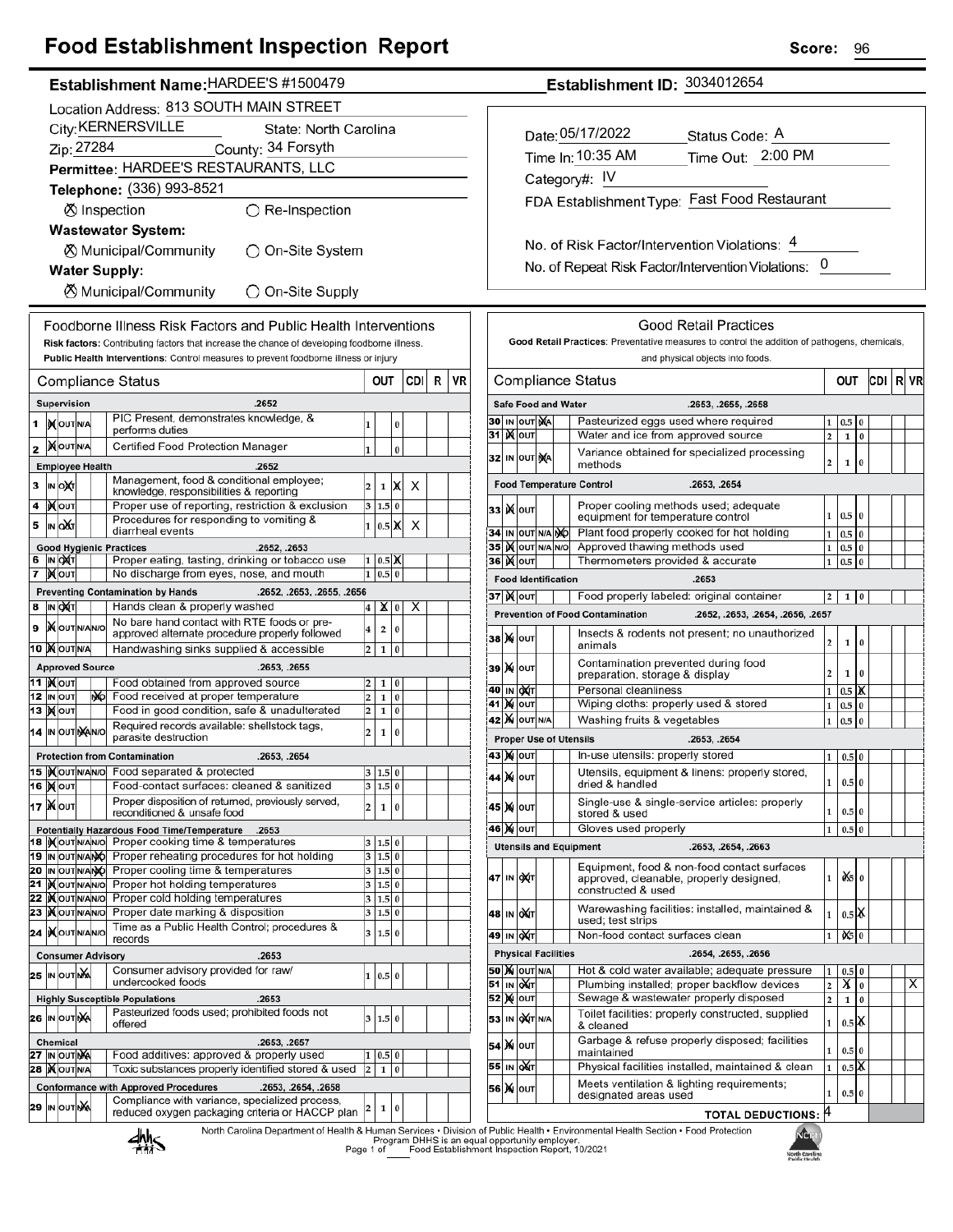# Comment Addendum to Food Establishment Inspection Report

| Date: 05/17/2022<br>Location Address: 813 SOUTH MAIN STREET<br>$[X]$ Inspection $\Box$ Re-Inspection<br>City: KERNERSVILLE<br>State:NC<br>$\overline{\mathsf{X}}$<br>Comment Addendum Attached?<br>Status Code: A<br>County: 34 Forsyth<br>Zip: 27284<br>Water sample taken? $\Box$ Yes $\Box$ No<br>Category #: $IV$<br>Wastewater System: X Municipal/Community   On-Site System<br>Email 1:sepperson@ckr.com<br>Water Supply:<br>$\overline{x}$ Municipal/Community $\Box$ On-Site System<br>Permittee: HARDEE'S RESTAURANTS, LLC<br>Email 2: | Establishment Name: HARDEE'S #1500479 | Establishment ID: 3034012654 |  |  |  |  |  |
|--------------------------------------------------------------------------------------------------------------------------------------------------------------------------------------------------------------------------------------------------------------------------------------------------------------------------------------------------------------------------------------------------------------------------------------------------------------------------------------------------------------------------------------------------|---------------------------------------|------------------------------|--|--|--|--|--|
|                                                                                                                                                                                                                                                                                                                                                                                                                                                                                                                                                  |                                       |                              |  |  |  |  |  |
|                                                                                                                                                                                                                                                                                                                                                                                                                                                                                                                                                  |                                       |                              |  |  |  |  |  |
|                                                                                                                                                                                                                                                                                                                                                                                                                                                                                                                                                  |                                       |                              |  |  |  |  |  |
|                                                                                                                                                                                                                                                                                                                                                                                                                                                                                                                                                  |                                       |                              |  |  |  |  |  |
| Telephone: (336) 993-8521<br>Email $3:$                                                                                                                                                                                                                                                                                                                                                                                                                                                                                                          |                                       |                              |  |  |  |  |  |

| Effective January 1, 2019 Cold Holding is now 41 degrees or less |                |          |           |          |                          |  |  |  |  |
|------------------------------------------------------------------|----------------|----------|-----------|----------|--------------------------|--|--|--|--|
| Location<br>$3 - 20 - 24$                                        | Temp Item<br>0 | Location | Temp Item | Location | Temp                     |  |  |  |  |
| outside walk in                                                  | 38             |          |           |          |                          |  |  |  |  |
| $\mathbf{u}$                                                     | 43             |          |           |          |                          |  |  |  |  |
| hot hold                                                         | 141            |          |           |          |                          |  |  |  |  |
| $\pmb{\mathsf{u}}$                                               | 166            |          |           |          |                          |  |  |  |  |
| breading station                                                 | 39             |          |           |          |                          |  |  |  |  |
| steam table                                                      | 167            |          |           |          |                          |  |  |  |  |
| $\pmb{\mathsf{u}}$                                               | 160            |          |           |          |                          |  |  |  |  |
| final cook                                                       | 170            |          |           |          |                          |  |  |  |  |
|                                                                  | 205            |          |           |          |                          |  |  |  |  |
| cooler at register                                               | 31             |          |           |          |                          |  |  |  |  |
| walk in                                                          | 37             |          |           |          |                          |  |  |  |  |
| walk in                                                          | 38             |          |           |          |                          |  |  |  |  |
| traulsen 2 door                                                  | 39             |          |           |          |                          |  |  |  |  |
| $\mathbf{H}$                                                     | 38             |          |           |          |                          |  |  |  |  |
| 3 comp                                                           | 153            |          |           |          |                          |  |  |  |  |
| bucket/3 comp 200-300                                            | 300            |          |           |          |                          |  |  |  |  |
|                                                                  |                |          |           |          | Temperature Observations |  |  |  |  |

| Person in Charge (Print & Sign): Darian                                                                                                                                                                                                                                                                                     |  |  |  |  |  |  |  |  |
|-----------------------------------------------------------------------------------------------------------------------------------------------------------------------------------------------------------------------------------------------------------------------------------------------------------------------------|--|--|--|--|--|--|--|--|
| Regulatory Authority (Print & Sign): Nora<br>Sykes                                                                                                                                                                                                                                                                          |  |  |  |  |  |  |  |  |
| REHS ID: 2664 - Sykes, Nora<br>Verification Required Date: 05/20/2022                                                                                                                                                                                                                                                       |  |  |  |  |  |  |  |  |
| REHS Contact Phone Number: (336) 703-3161<br>North Carolina Department of Health & Human Services<br>• Food Protection Program<br>● Environmental Health Section<br>● Division of Public Health<br>DHHS is an equal opportunity employer.<br>$\rightarrow$<br>Food Establishment Inspection Report, 10/2021<br>Page 1 of __ |  |  |  |  |  |  |  |  |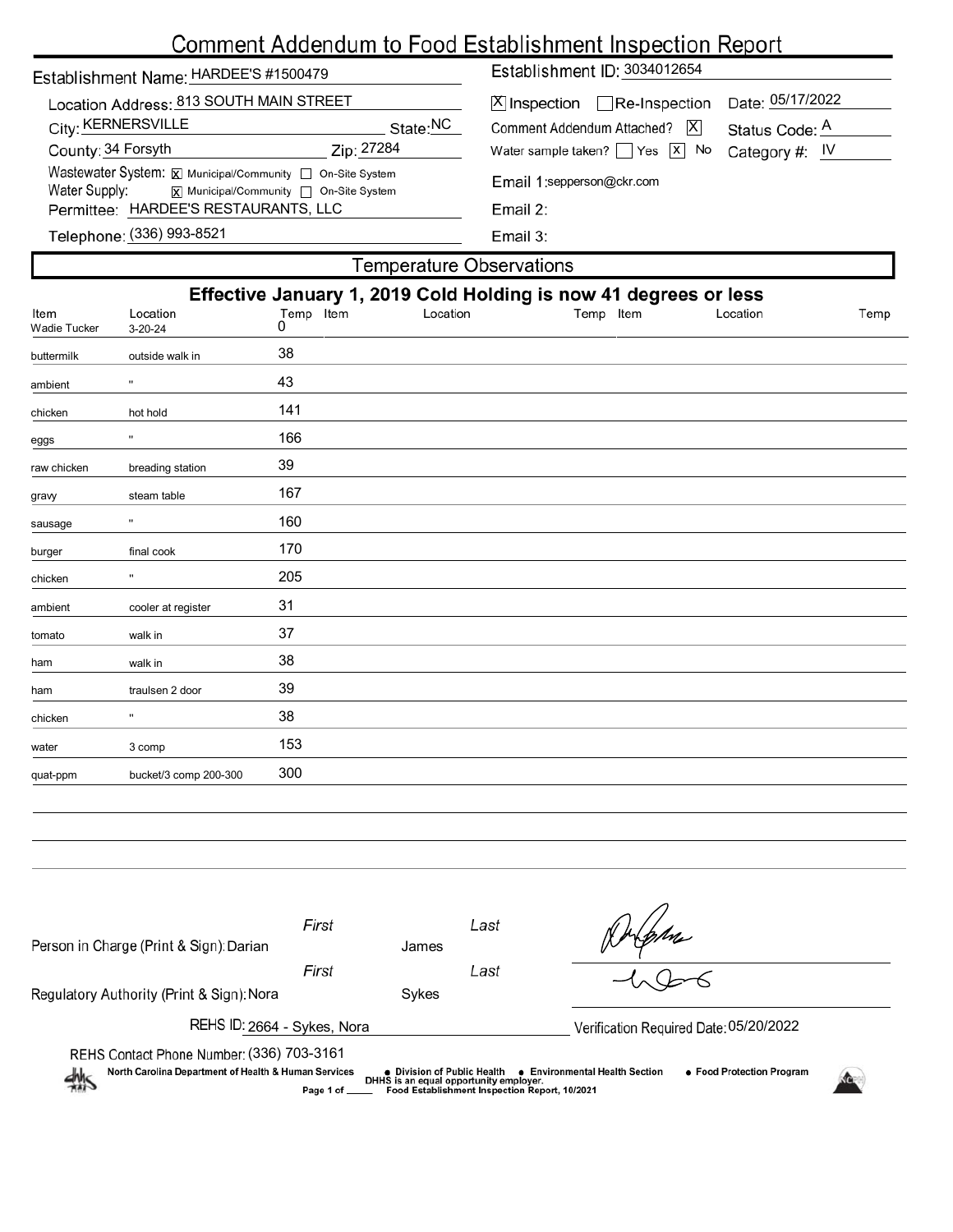### **Establishment Name:** HARDEE'S #1500479 **Establishment ID:** 3034012654

**Date:** 05/17/2022 **Time In:** 10:35 AM **Time Out:** 2:00 PM

### **Observations and Corrective Actions**

Violations cited in this report must be corrected within the time frames below, or as stated in sections 8-405.11 of the food code.

- 3 2-201.11 (A), B), (C), and (E) Responsibility of Permit Holder, Person in Charge and Conditional Employees (P) Establishment does not have updated employee reporting agreement that includes nontyphoidal Salmonella. Food employees shall report to the person in charge information about their health and activities as they relate to foodborne illnesses, including 5 symptoms of foodborne illness and the 6 reportable illnesses. CDI- New employee reporting agreement provided by REHS.
- 5 2-501.11 Clean-up of Vomiting and Diarrheal Event (Pf) Establishment does not have written procedures for vomiting and diarrheal events. A food establishment shall have written procedures for employees to follow when responding to vomiting or diarrheal events onto the surfaces in the food establishment. The procedures shall address the specific actions employees must take to minimize the spread of contamination and the exposure of employees, consumers, food, and surfaces to vomit or feces. CDI- Handout provided by REHS.
- 6 2-401.11 Eating, Drinking, or Using Tobacco (C)- Food employee chewing gum. Employees shall eat, drink, or use any form of tobacco only in designated area to prevent cross contamination. Gum is by definition, a food and should not be chewed while working in the kitchen.
- 8 2-301.14 When to Wash (P)- Employee entered kitchen, did not wash hands and made a coffee in single service cup. Employee was scratching at face and nose and continued working without washing hands. Employees shall wash hands after touching bare human body parts other than clean hands and clean, exposed portions of arms, and immediately before engaging in FOOD preparation including working with exposed FOOD, clean EQUIPMENT and UTENSILS, and unwrapped SINGLE-SERVICE and SINGLE-USE ARTICLES. CDI-Both employees were educated and hands were washed.
- 40 2-303.11 Prohibition Jewelry (C)/2-402.11 Effectiveness Hair Restraints (C)- One employee wearing rings and one without beard restraint. Except for a plain ring such as a wedding band, while preparing FOOD, FOOD EMPLOYEES may not wear jewelry including medical information jewelry on their arms and hands. FOOD EMPLOYEES shall wear hair restraints such as hats, hair coverings or nets, beard restraints, and clothing that covers body hair, that are designed and worn to effectively keep their hair from contacting exposed FOOD;

clean EQUIPMENT, UTENSILS, and LINENS; and unwrapped SINGLESERVICE and SINGLE-USE ARTICLES.

- 47 4-501.11 Good Repair and Proper Adjustment Equipment (C)- Floor panels in walk in cooler and threshold from walk in cooler to walk in freezer are lifting. Rubber coming off of wheels on biscuit oven. Ice on fan box in outside walk in cooler. Recaulk hand sink near chicken breading station. Drink machine operates with ice bin open. Rusting shelves inside traulsen cooler on line. Maintain equipment in a state of repair.
- 48 4-501.14 Warewashing Equipment, Cleaning Frequency (C)- Clean middle vat of 3 compartment sink. Staining present from what appears to be tea or coffee. Warewashing equipment shall be cleaned: before use, throughout the day at a frequency necessary to prevent recontamination of EQUIPMENT and UTENSILS and to ensure that the EQUIPMENT performs its intended function, and, if used, at least every 24 hours.
- 49 4-602.13 Nonfood Contact Surfaces (C)- Clean the following: top shelf in walk in cooler, table and gas line at flat top grill, microwave, traulsen two door cooler on line, tracks of burger freezer, sesame seeds from oven, biscuit cooler, small drive through cooler. Non-food contact surfaces of equipment shall be cleaned at frequency to prevent accumulation of soil residue.
- 51 5-205.15 (B) Maintain a plumbing system in good repair. Three compartment sink will not turn off without use of secondary valve. Repair sink to function as intended. //5-202.14 Backflow Prevention Device, Design Standard (P)- Can wash with splitter valve does not have enough backflow prevention to protect the water supply. A backflow or backsiphonage prevention device installed on a water supply system shall meet American Society of Sanitary Engineering (A.S.S.E.) standards for construction, installation, maintenance, inspection, and testing for that specific application and type of device. Install a backflow prevention device on the side of the splitter that is not connected to the chemical tower to be in compliance with current standards. Verification required of installation by May 20 to Nora Sykes. Contact information provided.
- 53 6-501.18 Cleaning of Plumbing Fixtures (C)- Cleaning needed on urinal and minor cleaning needed on toilet in men's room.